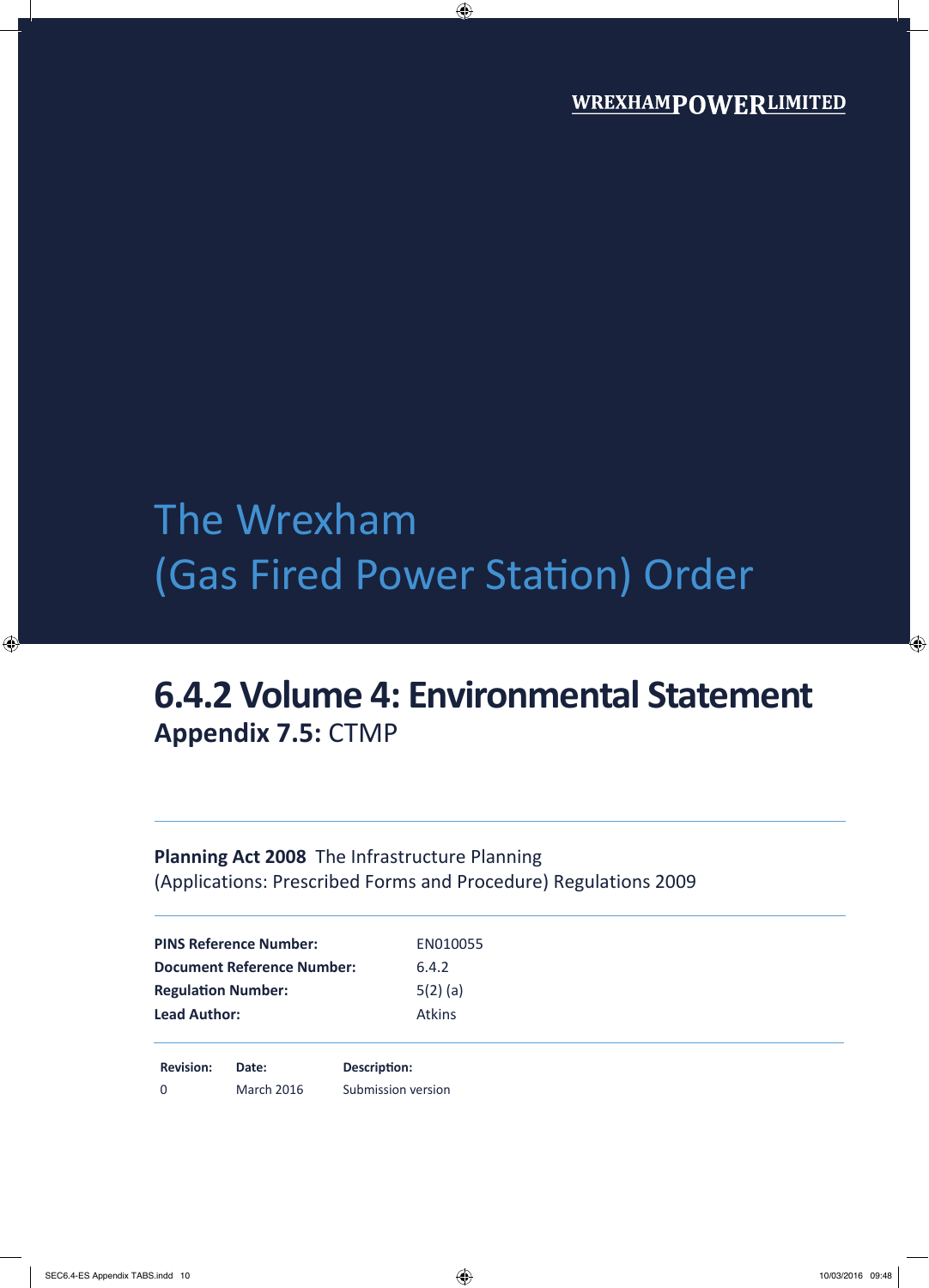

- 1.1 Wrexham Power Limited (WPL) is proposing to construct, maintain and operate a gasfired power station on land at Wrexham Industrial Estate (WIE), to the east of Wrexham. Wrexham.
- 1.2 The Scheme includes a Combined Cycle Gas Turbine (CCGT) Power Station. To operate, it will require a connection to the gas transmission network for importing the natural gas fuel, and a connection to the electricity network to export the power generated. power station on land at Wrexham Industrial Estate (WIE), to the east of Wrexham.<br>cheme includes a Combined Cycle Gas Turbine (CCGT) Power Station. To operate, it<br>equire a connection to the gas transmission network for imp
- 1.3 The Power Station Complex Site and the Gas Connection (together they are referred to as the Wrexham Energy Centre ('WEC') or the 'Scheme') have separate consenting<br>requirements. However, the Environmental Statement (ES) assesses both elements in requirements. However, the Environmental Statement (ES) assesses both elements in order to identify, insofar as possible, the likely significant environmental effects of the Scheme as a whole. As such, this CTMP also considers the Scheme as a whole. order to identify, insofar as possible, the likely significant environmental effects of the Scheme as a whole.<br>Scheme as a whole. As such, this CTMP also considers the Scheme as a whole.<br>1.4 A description of the Scheme is
- Complex would be fuelled by natural gas and would have an electrical generation Complex would be fuelled by natural gas and would have an electrical generation<br>capacity of up to 299 megawatts (MW<sub>e</sub>). The electricity generated would be exported to the local 132kV electrical distribution network currently operated by Scottish Power Energy Networks (SPEN). the local 132kV electrical distribution network currently operated by Scottish Power<br>Energy Networks (SPEN).<br>1.5 The location of the Scheme, which includes the Power Station Complex and Gas ham Energy Centre ('WEC') or the 'Scheme') have separate consenting<br>
i. However, the Environmental Statement (ES) assesses both elements in<br>
trify, insofar as possible, the likely significant environmental effects of the<br>
- Connection (approximately 3.5 km in length) is shown in Figure 2 1 below. The proposed Power Station Complex Site is situated to the immediate north-east of Wrexham Industrial Estate in an area dominated by industrial complexes, to the west and south, Industrial Estate in an area dominated by industrial complexes, to the west and<br>and by agricultural land, to the north and east. The Gas Connection Route runs t agricultural land to the south and east of Wrexham Industrial Estate to the Above<br>Ground Installation (AGI) adjacent to the Maelor Gas Works approximately 2.5 km to the<br>south west.<br>This draft Construction Traffic Managemen Ground Installation (AGI) adjacent to the Maelor Gas Works approximately 2 2.5 km to the south west. TANTERIENT CONSTRUCTION TRAFFIC MANAGEMENT PLAN (CTMP)<br>
imited (WPL) is proposing to construct, maintain and operate a gas-<br>
and and and Wrexham Industrial Estate (WIE), to the east of Wresham.<br>
Initial (WPL) is proposing east of Wrexham<br>le west and south,<br>loute runs through
- 1.6 This draft Construction Traffic Management Plan (CTMP) has been developed to provide a framework for the CTMP which will be prepared by the approved contractor for approval by the local authority, Wrexham County Borough Council (WCBC) prior to construction starting. approval by the local authority, Wrexham County Borough Council (WCBC) prior to<br>construction starting.<br>1.7 The preferred Construction Routing Strategy (see chapter 3 of this document) has been
- outlined for the Scheme, which identifies a route using the recently completed Industrial outlined for the Scheme, which identifies a route using the recently completed Industrial<br>Estate Road to the north of the industrial estate (Industrial Estate Road (N)) and leading onto Bryn Lane. Construction traffic will turn left off Bryn Lane into the Power Station Complex Site, and turn right onto Bryn Lane when exiting the Power Station Complex Site. Access to the Gas Connection Route to the south and east of the Power Station Complex Site has also been identified for the small amount of construction traffic that will be accessing the sections of the Gas Connection.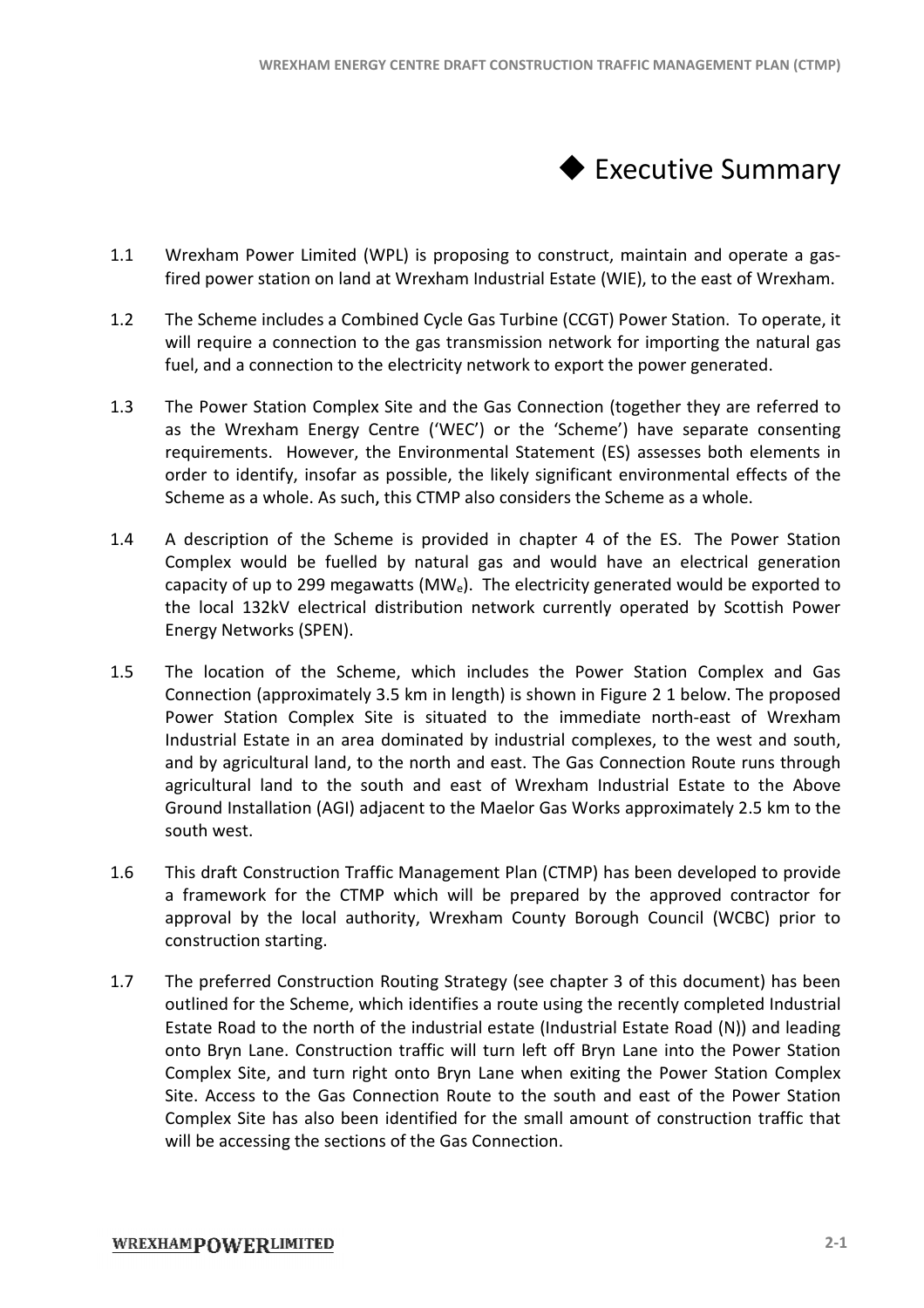1.8 A number of mitigation measures have been outlined which will minimise the impact of A number of mitigation measures have been outlined which will minimise the impact of<br>the construction traffic on the local community and local highway network. These include timings of construction traffic trips, wheel washing facilities, parking measures, include timings of construction traffic trips, wheel washing<br>abnormal load delivery plans and a Construction Travel Plan.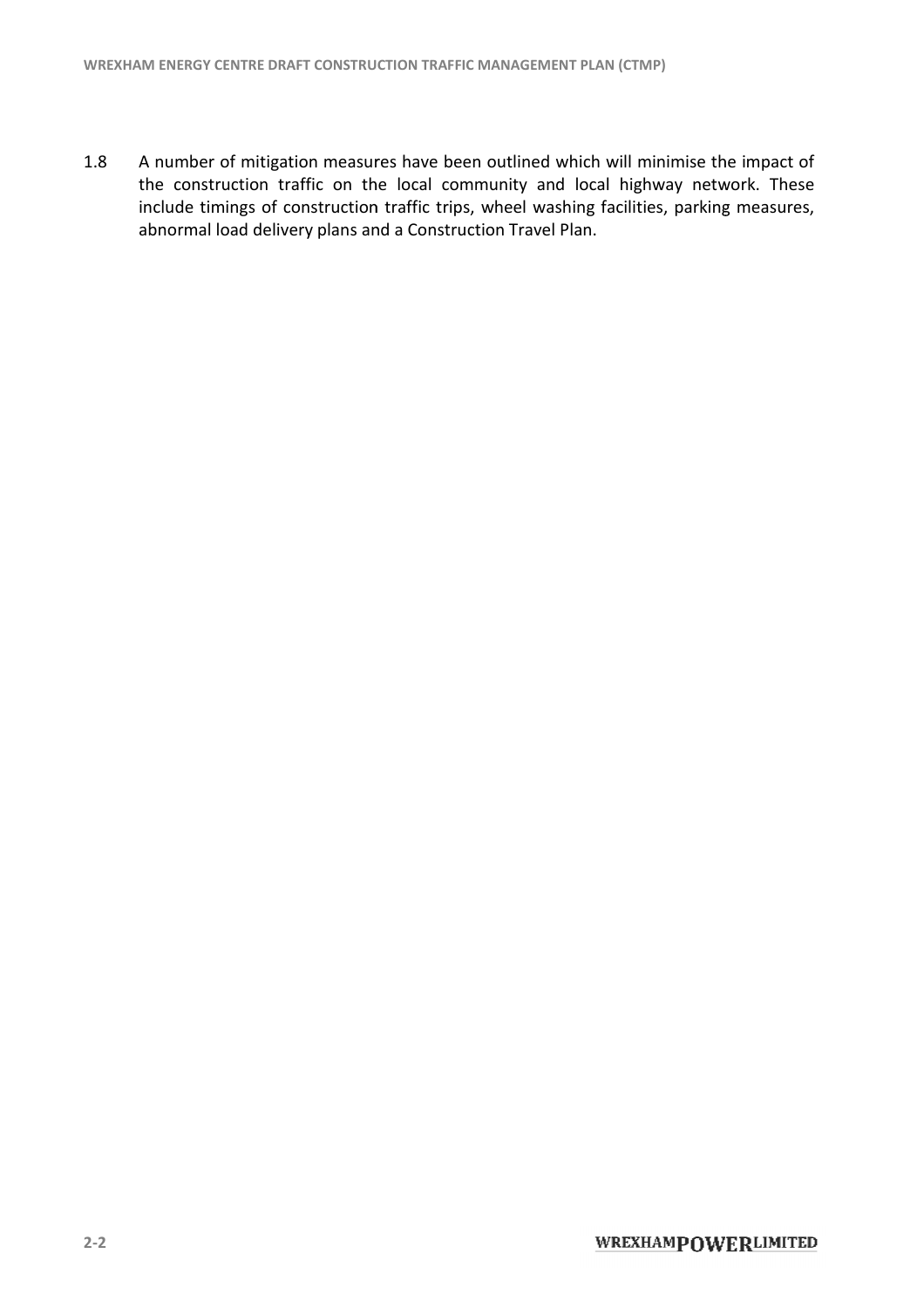### Chapter  $1 \blacklozenge$  Introduction

- 1.9 Wrexham Power Limited (WPL) is proposing to construct, maintain and operate a gasfired power station on land at Wrexham Industrial Estate (WIE), to the east of Wrexham. Wrexham.
- 1.10 The Scheme includes a Combined Cycle Gas Turbine (CCGT) Power Station. To operate, it will require a connection to the gas transmission network for importing the natural gas fuel, and a connection to the electricity network to export the power generated. power station on land at Wrexham Industrial Estate (WIE), to the east of Wrexham.<br>cheme includes a Combined Cycle Gas Turbine (CCGT) Power Station. To operate, it<br>equire a connection to the gas transmission network for imp
- 1.11 The Power Station Complex Site and the Gas Connection (together they are referred to as the Wrexham Energy Centre ('WEC') or the 'Scheme') have separate consenting<br>requirements. However, the Environmental Statement (ES) assesses both elements in requirements. However, the Environmental Statement (ES) assesses both elements in order to identify, insofar as possible, the likely significant environmental effects of the order to identify, insofar as possible, the likely significant environmental ef<br>Scheme as a whole. As such, this CTMP also considers the Scheme as a whole.
- 1.12 The Power Station Complex would be fuelled by natural gas and would have an electrical The Power Station Complex would be fuelled by natural gas and would have an electrical<br>generation capacity of up to 299 megawatts (MW<sub>e</sub>). The electricity generated would be exported to the local 132kV electrical distribution network currently operated by<br>Scottish Power Energy Networks (SPEN).<br>The location of the Scheme, which includes the Power Station Complex and Gas Scottish Power Energy Networks (SPEN).
- 1.13 The location of the Scheme, which includes the Power Station Complex and Gas Connection (approximately 3.5 km in length) is shown in Figure 1.1 below. The proposed Power Station Complex Site is situated to the immediate north-east of Wrexham Industrial Estate in an area dominated by industrial complexes, to the west and south, Industrial Estate in an area dominated by industrial complexes, to the west and south, and by agricultural land, to the north and east. The Gas Connection Route runs through agricultural land to the south and east of Wrexham Industrial Estate to the Above Ground Installation (AGI) adjacent to the Maelor Gas Works approximately 2.5 km to the south-west. cultural land to the south and east of Wrexham Industrial Estate to the Above<br>
und Installation (AGI) adjacent to the Maelor Gas Works approximately 2.5 km to the<br>
th-west.<br>
Scheme comprises:<br>
• a combined cycle gas turbin WREXHAM ENERGY CENTRE DRAFT CONSTRUCTION TRAFFIC MANAGEMENT PLAN (CTMP)<br>
Chapter 1  $\blackloarrow$  Introduction<br>
cover Limited (WPL) is proposing to construct, maintain and operate a gas-<br>
station on land at Wrexham Industrial Esta east of Wrexham<br>
e west and south,<br>
coute runs through<br>
cate to the Above<br>
ately 2.5 km to the<br>
e "Power Station<br>
h would be fuelled<br>
acity of up to 299<br>
bered 2A and 2B
- 1.14 The Scheme comprises:
	- Complex") (work numbered 1 in Schedule 1 to the Order) which would be fuelled by natural gas and would have an electrical generation capacity of up to 299 megawatts (MWe); Complex") (work numbered 1 in Schedule 1 to the Order) which would be fuelled<br>by natural gas and would have an electrical generation capacity of up to 299<br>megawatts (MWe);<br>• the temporary and permanent Laydown Areas (works
	- respectively in Schedule 1 to the Order);
	- respectively in Schedule 1 to the Order);<br>• surface water drainage works (work numbered 3 in Schedule 1 to the Order);
	- the landscaping and ecological mitigation works (work numbered 4 in Schedule 1 to the Order);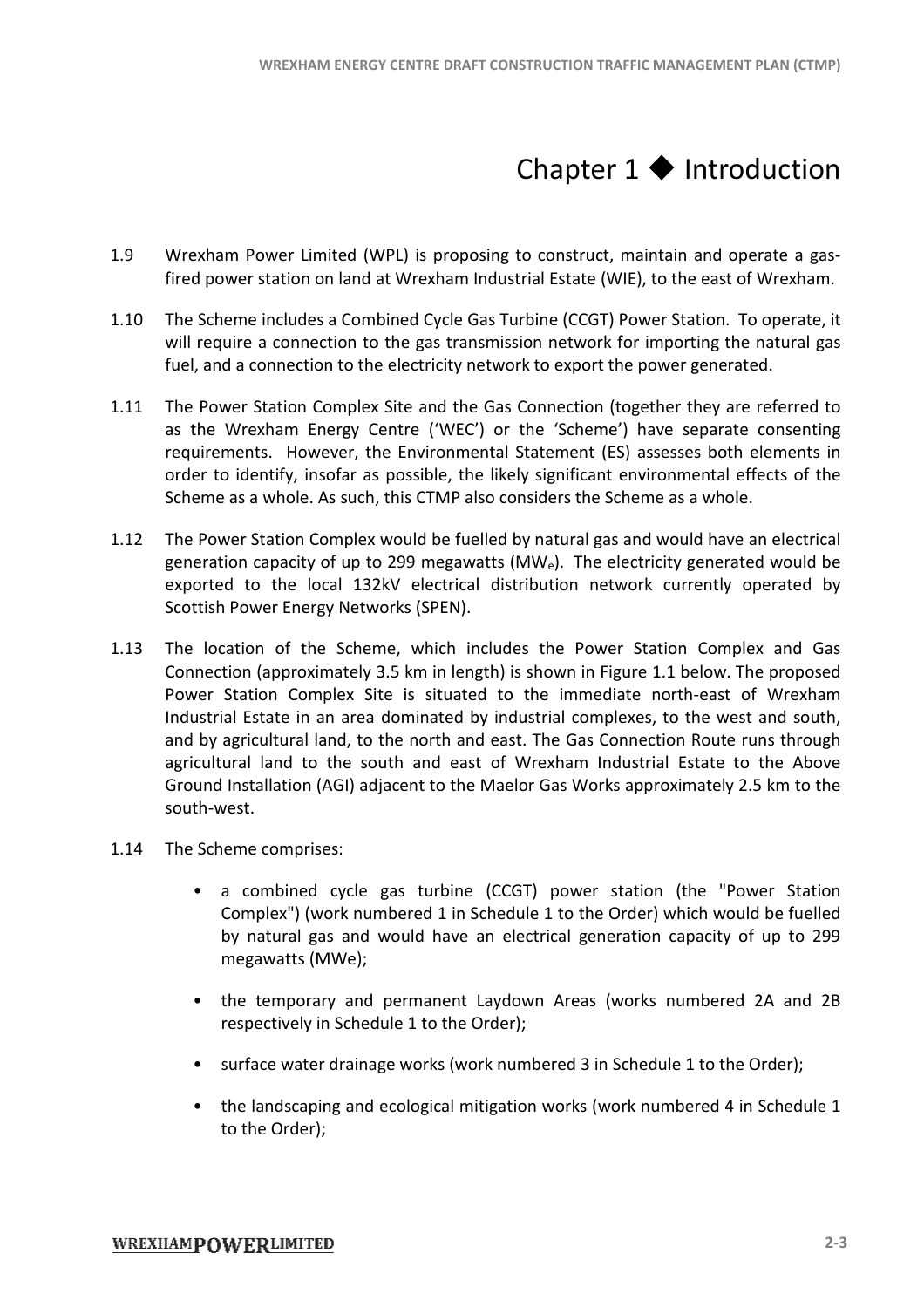- the alteration and use of the Kingmoor Park Access Road (work numbered 5 in Schedule 1 to the Order) (together the "Power Station Complex Site");
- Schedule 1 to the Order) (together the "Power Station Complex Site");<br>• the gas connection and an Above Ground Installation (AGI) (the "Gas Connection"). the Kingmoor Park Access Road (work numbered 5 in<br>ogether the "Power Station Complex Site");<br>d an Above Ground Installation (AGI) (the "Gas<br>provided in chapters 1 and 4 of the Environmental
- 1.15 A description of the Scheme is provided in chapters 1 and 4 of the Environmental Statement (ES) (document reference 6.2).
- 1.16 Atkins has been commissioned by WPL to provide a draft Construction Traffic Management Plan (CTMP) for the Scheme. This draft CTMP is an Appendix to chapter 7 (Transport and Traffic) of the ES. A Transport Statement (Appendix 7.6) has also been produced.



### **Figure 1.1: Scheme location plan**

1.17 An Environmental Statement (ES) (Document reference: 6.2) and a separate Transport Statement (Appendix 7.6) have been prepared to assess the impacts of the Scheme. Statement (Appendix 7.6) have been prepared to assess the impacts of the Scheme.<br>Chapter 7 of the ES (Transport and Traffic) identifies that a CTMP will be prepared by the appointed contractor to detail a number of initiatives and measures to mitigate the impact of the construction traffic related to the construction traffic related to the construction of the Scheme. impact of the construction traffic related to the construction of the Scheme.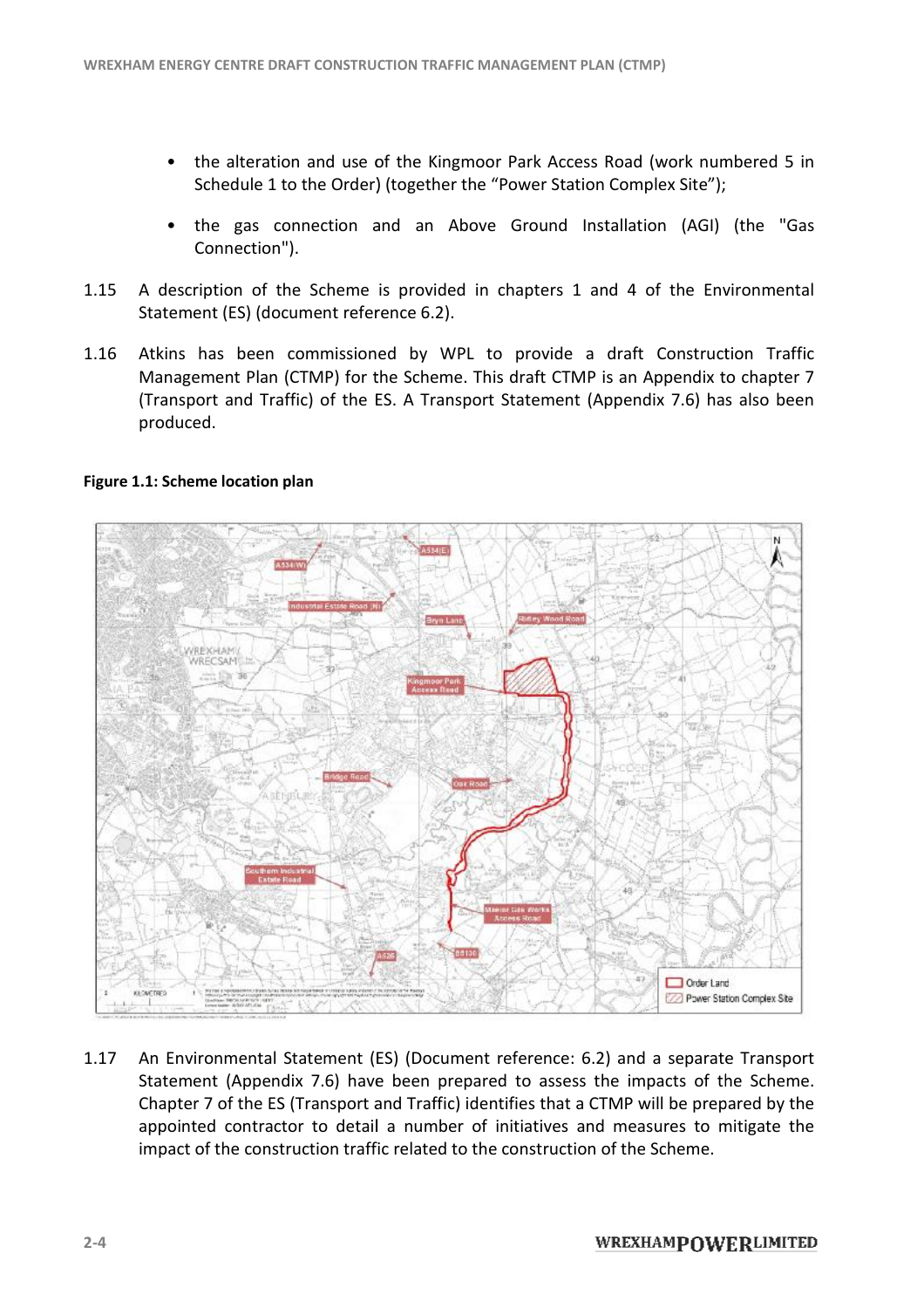#### **Purpose of the Report**

- 1.18 This draft CTMP has been developed to provide a framework for the final CTMP that will be prepared by the appointed contractor. The CTMP will need to be approved by WCBC prior to construction starting.
- 1.19 As the construction phase will be dependent on suppliers, construction methodology and methodology project programme, the CTMP will be developed by the appointed contractor once more detail of the construction phases and programme is determined. once more<br>cy;<br>rred routes

#### **Report Structure**

- 1.20 The structure of this document will be as follows:
	- **Section 2** contains a review of the relevant national, regional and local policy;
	- **•** Section 3 details the construction route strategy which sets out the preferred route for traffic during construction;
	- **•** Section 4 details the proposed mitigation measures; and
	- · **Section 5** provides a summary.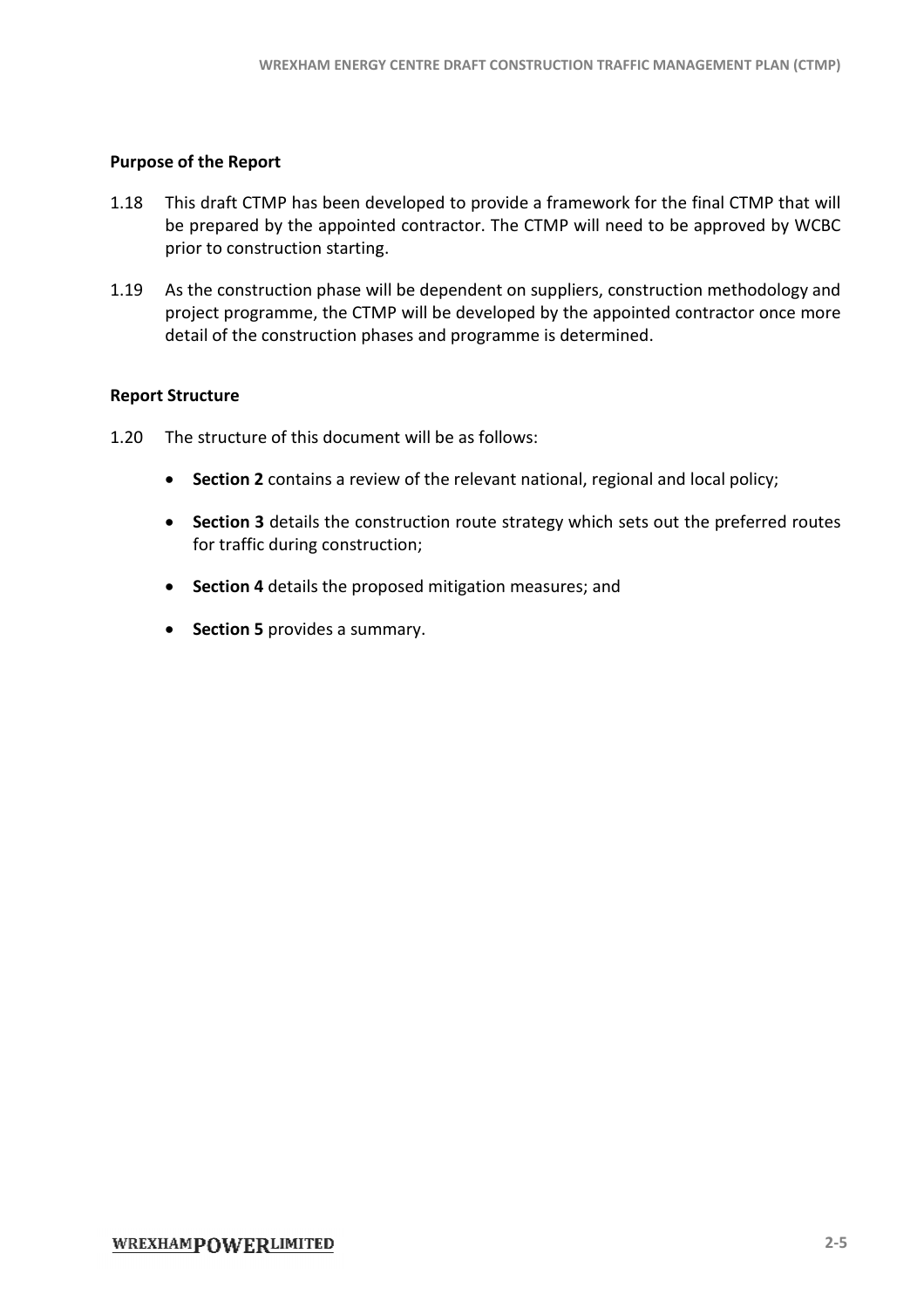### Chapter  $2 \triangleleft$  Policy and Document R

- 2.1 The following documents have been reviewed:
	- The following documents have been reviewed:<br>• Guidelines for the Environmental Assessment of Road Traffic *'Institute of Environmental Assessment'(IEMA) (IEMA);* and
	- · Wales Transport Strategy (WTS) 2008.

### **Guidelines for the Environmental Assessment of Road Traffic (IEMA)**

- 2.2 These guidelines have been used for the assessment of the environmental impact of transport and traffic associated with the Scheme as provided in chapter 7 of the ES. The purpose of these guidelines is to provide the basis for a systematic, consistent and<br>comprehensive coverage for the appraisal of traffic impact. comprehensive coverage for the appraisal of traffic impact. **Chapter 2 ◆ Policy and Document Review**<br> **nowing documents have been reviewed:**<br> **delings** for the Environmental Assessment of Road Traffic *'Institute* of<br> *ndimental* Assessment (*FCMA)*; and<br> **informeration** Assessmen
- 2.3 The IEMA Guidelines suggest a range of topics to be considered when determining the magnitude and significance of the environmental impact of development proposals. These topics include noise, vibration, severance, driver and pedestrian delay, fear and intimidation, accidents and safety, hazardous loads, dust and dirt, and ecological effects. exercial extermining<br>
determining<br>
impact of development proport<br>
ver and pedestrian delay, fear<br>
ust and dirt, and ecological effe<br>
transport networks that safegu<br>
h-level outcomes and sets out

### **Wales Transport Strategy (WTS) 2008**

- 2.4 The objective of the WTS is to promote sustainable transport networks that safeguard The objective of the WTS is to promote sustainable transport networks that safeguard<br>the environment. The WTS identifies a series of high-level outcomes and sets out the steps to their delivery. The strategy identifies 'improving the impact of transport on the<br>local environment' as a long-term outcome.<br>Transport priorities identified in the WTS are: local environment' as a long-term outcome.
- 2.5 Transport priorities identified in the WTS are:
	- Reducing greenhouse gas emissions and other environmental impacts;<br>• Integrating local transport;<br>• Enhancing international connectivity; and
	- · Integrating local transport;
	- · Enhancing international connectivity; and
	- Increasing safety and security.
- 2.6 The WTS encourages local authorities in Wales to work towards these goals and outcomes by:

*Promoting more sustainable and healthy forms of travel. We aim to make walking Promoting more forms We walking and cycling the first choice for shorter journeys and make public transport an attractive choice for longer journeys; and*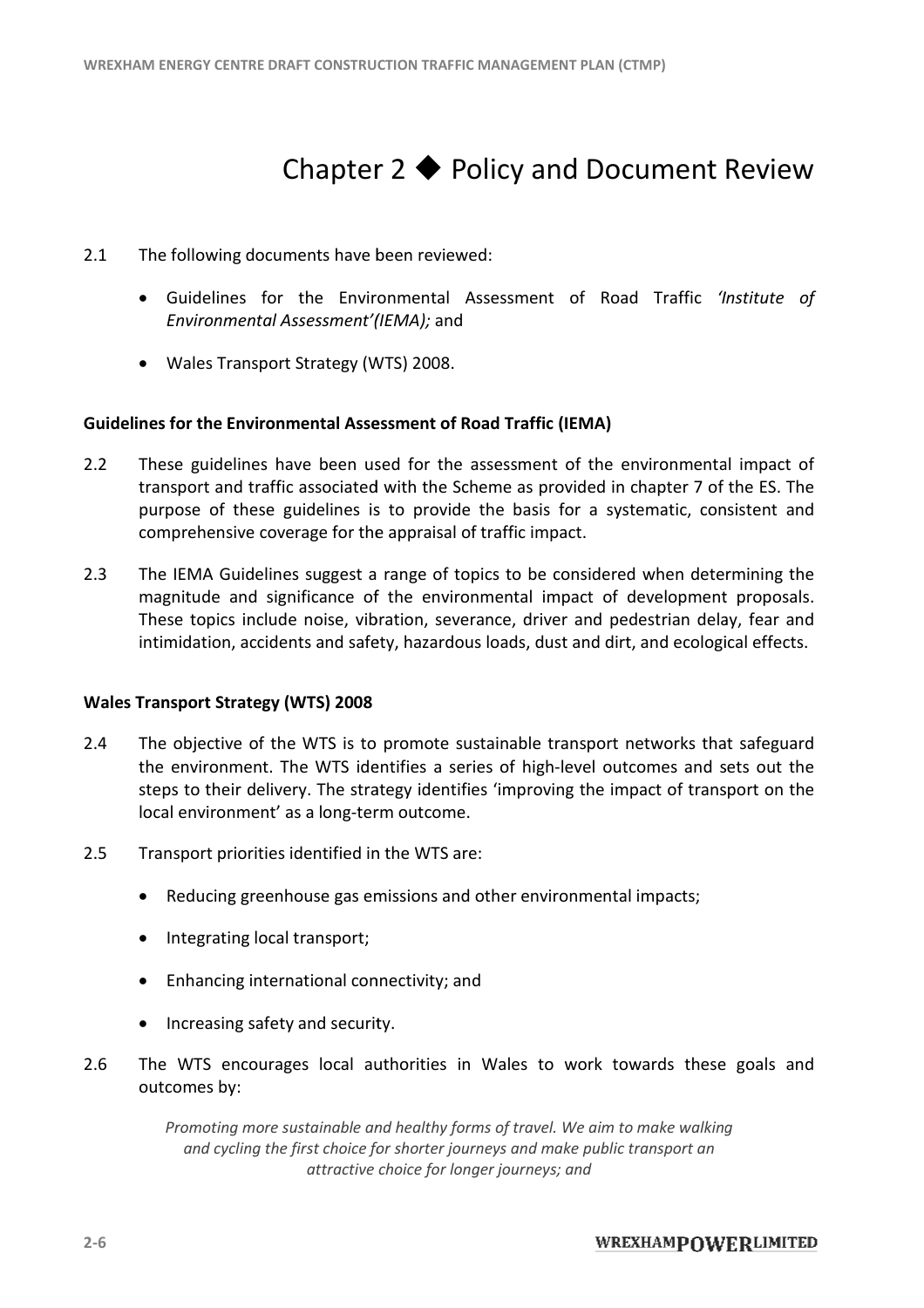*Minimise the demands on the transport system. For example, we will adopt land use policies that take into account effects on demand for the will transport, with good public transport access for major destinations. We will also encourage home working and use* of *Information Technology to cut the need for daily travel.* 

### **North Wales Regional Transport Plan (NWRTP) 2009 Regional Plan**

- 2.7 The Wales Transport Act 2006 requires the Taith Transport Consortium to produce a The Wales Transport Act 2006 requires the Taith Transport Consortium to produce a<br>Regional Transport Plan (RTP) for North Wales (NWRTP) consistent with the Welsh Government's Wales Transport Strategy (WTS). There are other important considerations such as protecting and enhancing North Wales' world class landscapes<br>and heritage and taking measures to reduce the adverse impacts of transport on the<br>environment and climate. As well as the NWRTP itself, T and heritage and taking measures to reduce the adverse impacts of transport on the environment and climate. As well as the NWRTP itself, Taith is required to produce a Strategic Environmental Appraisal (SEA) ENHAM ENERGY CENTRE DRAFT CONSTRUCTION TRAFFIC MARMAGEMENT PLAN (CTMP)<br>
entants on the transport system. For example, we will adopt land use<br>
acke into account effects on alemonal for transport, with good public<br>
for form
- 2.8 The NWRTP was adopted in September 2009 and outlines the strategic vision for transport of six local authorities in the North Wales area. These are - Anglesey; Conwy; Denbighshire; Gwynedd; Flintshire; and Wrexham. The document outlines the local authorities' transport strategy for the next 25 years in the context of national policy as well as the social and economic aspirations. shire; Gwynedd; Flintshire; and Wrexham. The document outlines<br>es' transport strategy for the next 25 years in the context of nationa<br>ne social and economic aspirations.<br>term vision for this NWRTP is to 'deliver safe, sust
- 2.9 The long term vision for this NWRTP is to 'deliver safe, sustainable and efficient transport networks to support the economic and social activities of North Wales' diverse communities and businesses having regard to its strategic European role.' This vision communities and businesses having regard to its strategic European role.' This vision<br>takes into account the long term aims of the Wales Spatial Plan 2008 (WSP) which runs to 2021 and the WTS which runs to 2030.
- 2.10 The NWRTP includes seven main objectives, two of which are directly relevant to the Scheme and are to:-
	- · '*Optimise accessibility to employment, education, health and services for all the diverse communities in North Wales'*; and
	- 'Provide, promote and *improve* sustainable forms of transport and *infrastructure* to *minimise the negative impacts of transport on the local and global environment'.*
- 2.11 Transport is seen as a contributor to climate change. Greenhouse gas emissions from traffic and transport have been increasing since 1990 and therefore Taith commits to support each of the local authorities in ensuring that sustainable accessibility is a major consideration when planning new developments.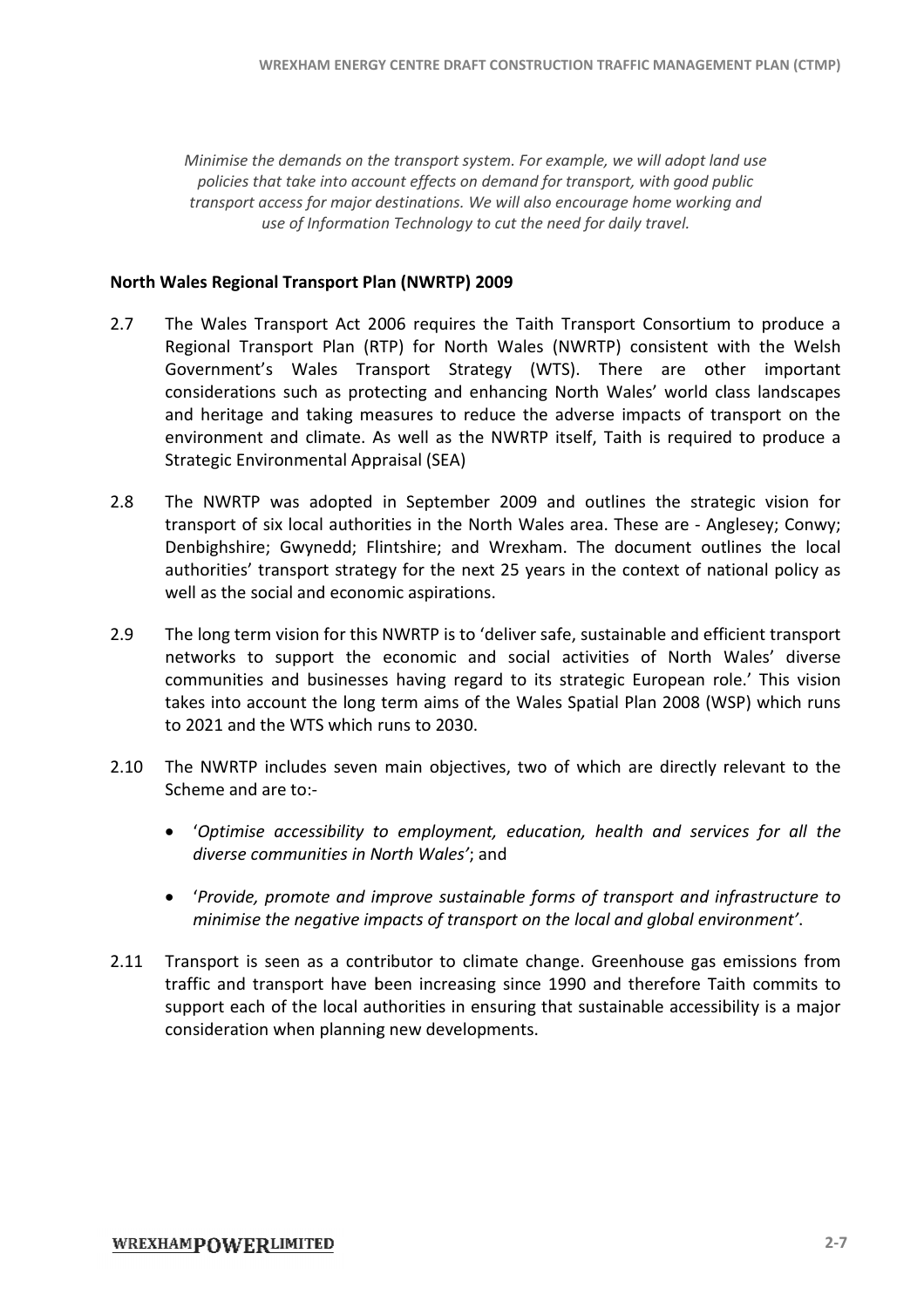### Chapter  $3 \triangleleft$  Construction Route Strategy

3.1 This section presents a summary of the Construction Route Strategy to and from the Scheme during its construction based upon the highway conditions and constraints, along with a rationale for discounting or preventing certain movements or road use.

### **Preferred Construction Traffic Routes**

- 3.2 Construction traffic to the Power Station Complex Site (i.e. HGVs) will use the route from the north via the A534, the new Industrial Estate Road (N) and Bryn Lane before turning left into the Kingmoor Park Access Road. the north via the A534, the new Industrial Estate Road (N) and Bryn Lane before turning<br>left into the Kingmoor Park Access Road.<br>3.3 All construction staff visiting the Scheme will also be encouraged to access and exit the
- Power Station Complex Site via the A534, the new Industrial Estate Road (N) and Bryn Lane, in order to avoid more sensitive roads such as Ridley Wood Road and the village of Hugmore. The A534(W) provides good access to Wrexham and onto the national Hugmore. The A534(W) provides good access to Wrexham and onto the national strategic road network. The access route for construction vehicles is illustrated in Figure 3.1.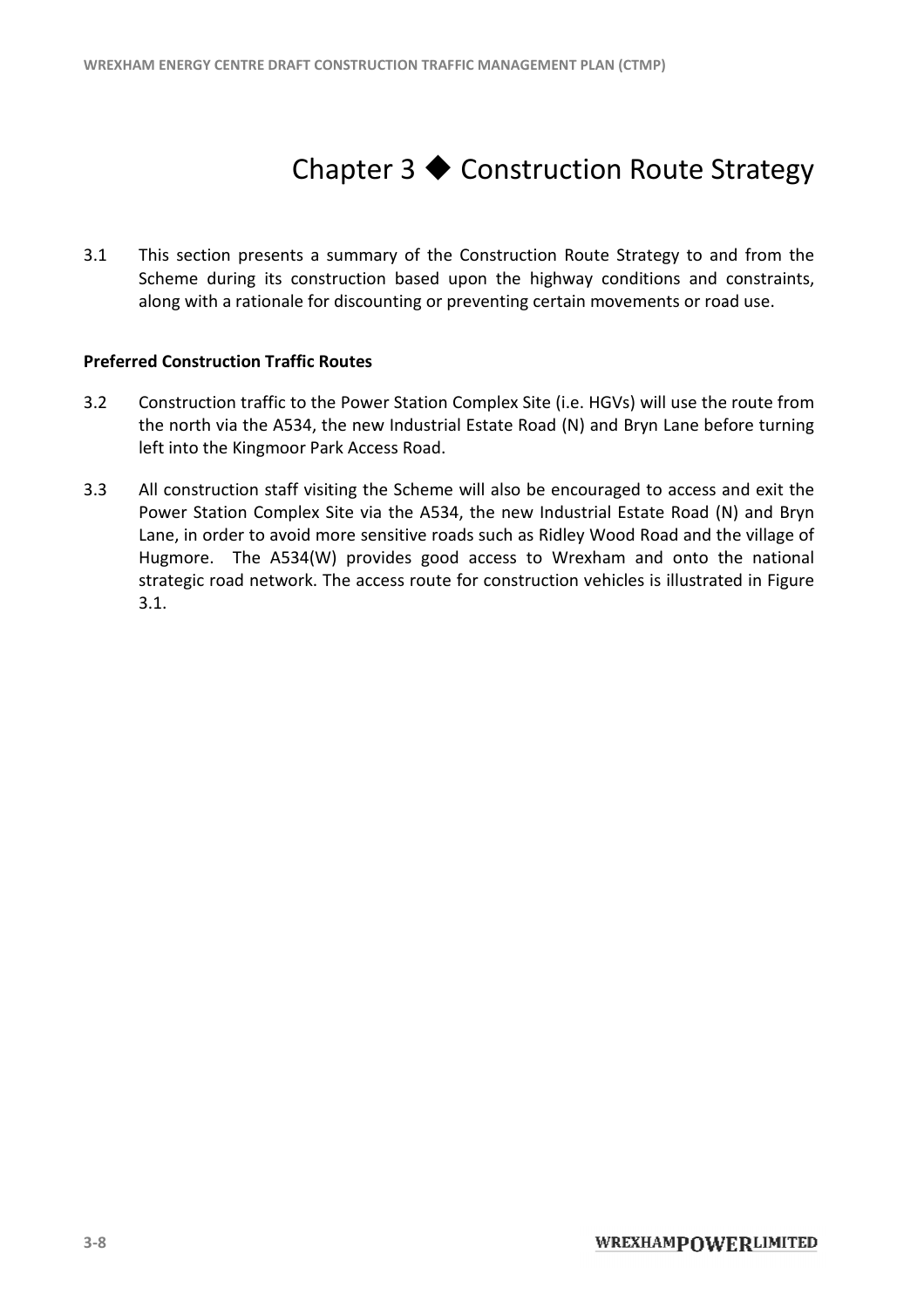

### **Figure 3.1: Power Station Complex Site Site- Proposed Construction Access Route**

3.4 Figure 3.2 presents the construction access route for the Gas Connection. The Gas Connection will need to be accessed at three locations to cover the northern section, the Connection will need to be accessed at three locations to cover the northern section, the<br>Oak Road section, and the southern section of the Gas Pipeline. The construction access routes to these access points are described below.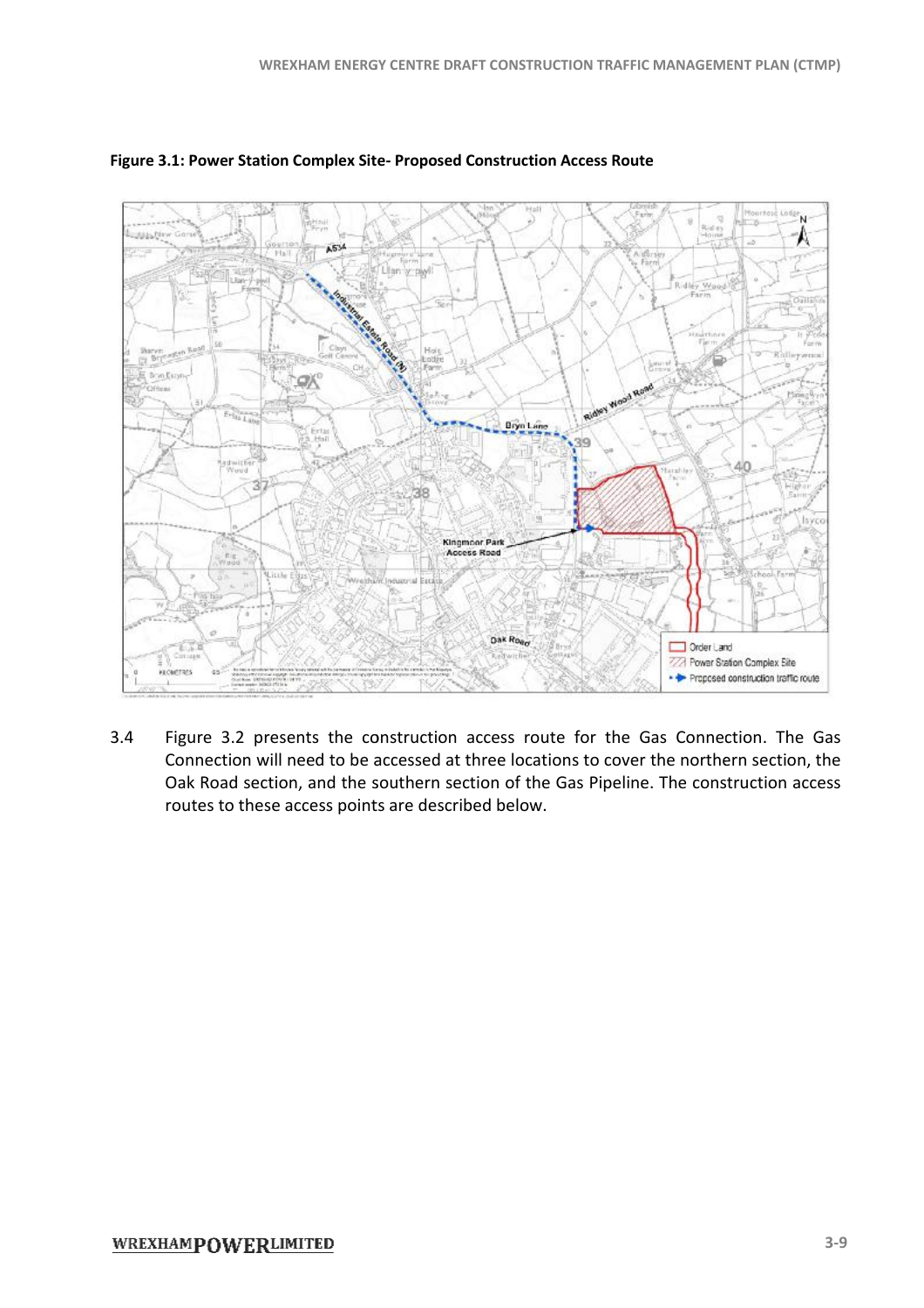

#### **Figure 3.2: Gas Connection - Construction Access Route**

- 3.5 Construction traffic to the Gas Connection Route will use the same route to the Power Station Complex Site to access the northern section of the Gas Connection route. Equipment and materials for the construction of the Gas Connection will be stored at the Power Station Complex Site and transported to the Gas Connection. However, when the Gas Pipeline passes underneath Oak Road, construction vehicles may need to access the fields directly from Oak Road. the Gas Connection will be stored at the<br>the Gas Connection. However, when the<br>ruction vehicles may need to access the<br>tion, construction vehicles will again<br>ndustrial Estate Road (N), Bryn Lane and
- 3.6 For the southern section of the Gas Connection, construction vehicles will again For the southern section of the Gas Connection, construction vehicles will ag<br>approach from the north via the A534, the new Industrial Estate Road (N), Bryn Lane then turn right onto Oak Road. There is a weak bridge on the B5130 (13 T limit) south of then turn right onto Oak Road. There is a weak bridge on the B5130 (13 T limit) south of<br>Oak Road so the proposed route is to use Bridge Road, Bridge Road (S) and the Southern Industrial Estate Access Road (see the green route in Figure 3.2. At the southern end of the Southern Industrial Estate Access Road, the construction traffic will use the A525 before turning left onto the B5130. After approximately 1 km construction traffic will turn left into Maelor Gas Works Access Road to access the southern section of the Gas Connection. . At the southern end of<br>traffic will use the A525<br>construction traffic will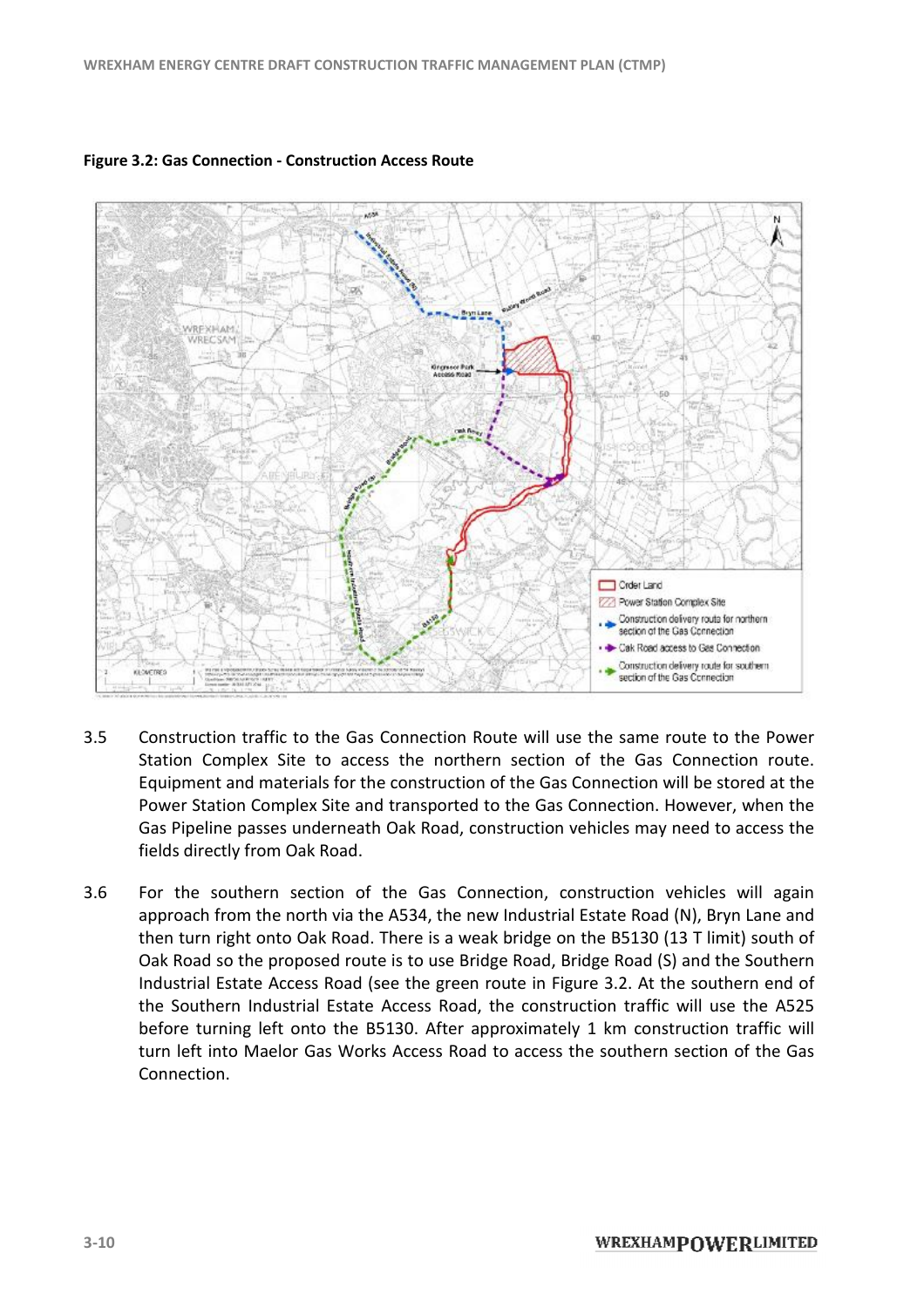### **Traffic generation**

3.7 The CTMP will contain details of the number of construction vehicles using these routes The CTMP will contain details of the number of construction vehicles using these routes<br>during the construction period, including details of the type of vehicles accessing the Schemeand schedules of their arrivals. WREXHAM ENERGY CENTRE DRAFT CONSTRUCTION TRAFFIC MANAGEMENT PLAN (CTMP)<br> **ion**<br>
AP will contain details of the number of construction vehicles using these routes<br>
the construction period, including details of the type of v he type of vehicles accessing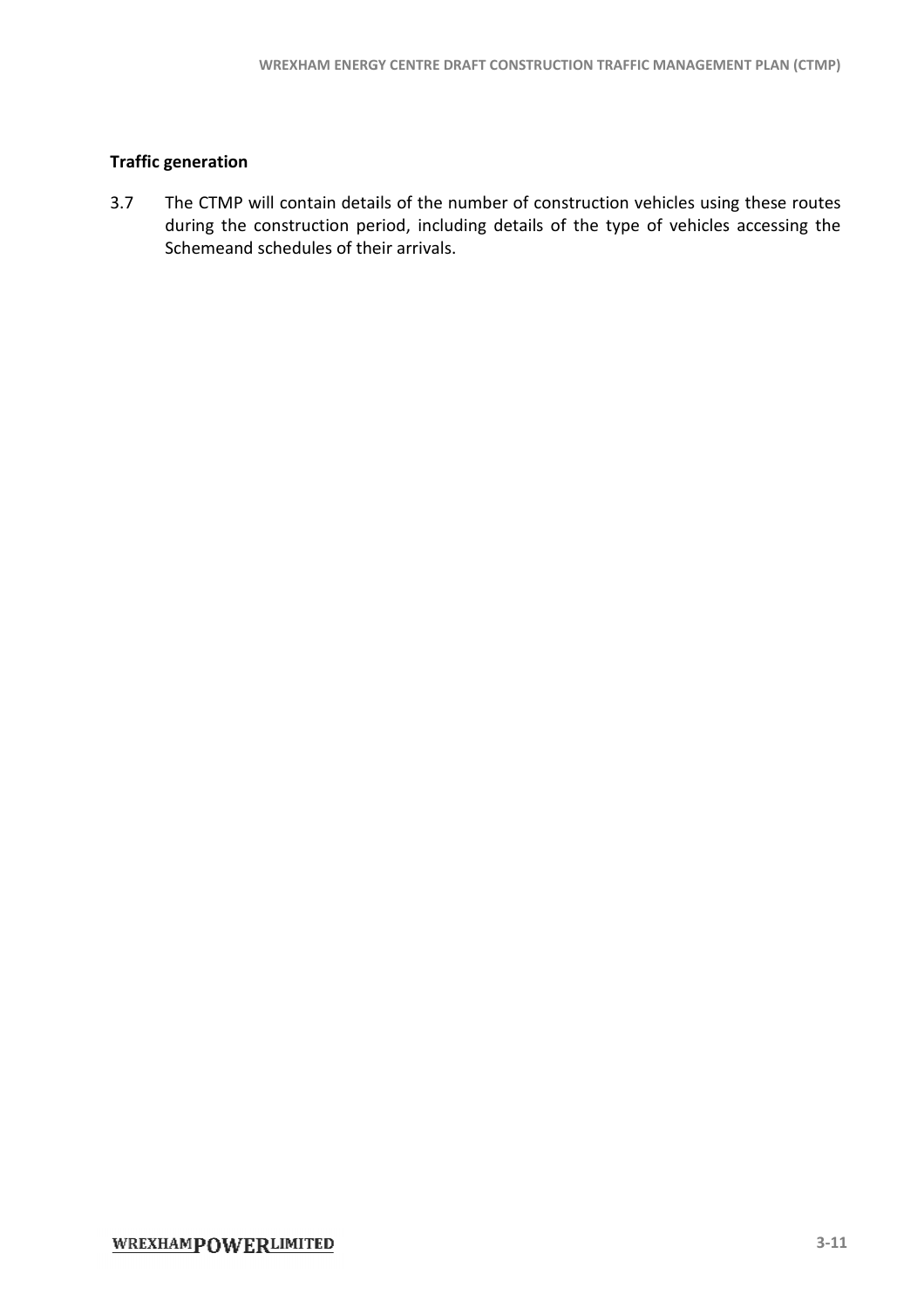### Chapter  $4 \blacklozenge$  Mitigation Measures

4.1 In order to minimise the impact of the construction traffic on the local community and In order to minimise the impact of the construction traffic on the local community and<br>highway network, a number of mitigation measures have been proposed to support the preferred route strategy outlined in **Chapter 3**.

### **On-site Concrete batching Plant**

4.2 The use of an on-site concrete batching plant may be considered to potentially reduce the number of HGVs requiring access to the Power Station Complex Site during construction of the foundations for the Power Station Complex. Subject to final design and construction programme, details for an on-site concrete batching plant will be contained within the final CTMP.

### **Timings of Construction Traffic Arrivals and Departures**

- 4.3 HGV trips to and from the site will be evenly spread during the day. The spreading of HGV trips to and from the site will be evenly spread during the day. The spreading c<br>trips will minimise the impact of HGV traffic and make the best use of the space on site.
- 4.4 In order to reduce the impact of the construction phase on congestion and potential delays, arrivals of materials in the AM and PM highway peak periods (07:30 - 09:00 and 16:30 - 18:00) will be restricted.
- 4.5 A HGV booking / management system for vehicles 10 T and over, which will allow drivers to book pre-determined time slots for deliveries, will be implemented to minimise peaks during the construction period. This will ensure that arrivals and departures are spread evenly over the course of the working day. It is acknowledged that road conditions and<br>delays that are not foreseen may cause drivers to miss their allotted time slot on delays that are not foreseen may cause drivers to miss their allotted time slot on occasion; however, an effective management system will ensure that significant peaks in the day do not occur.
- 4.6 Inbound and outbound vehicles will be efficiently loaded in order to minimise vehicle numbers. rever, an effective management system will ensure that significant peaks in<br>t occur.<br>outbound vehicles will be efficiently loaded in order to minimise vehicle<br>ent Storage<br>on traffic will be accommodated onsite in a tempora

### **Parking and Equipment Storage**

- 4.7 All construction traffic will be accommodated onsite in a temporary compound on the Power Station Complex Site. This will be monitored and managed by the appointed contractor.
- 4.8 The equipment and materials for the Gas Connection will also be stored on the Power The equipment and materials for the Gas Connection will also be stored on the Power<br>Station Complex Site prior to being transported to the relevant location along the Gas Connection Route, when required.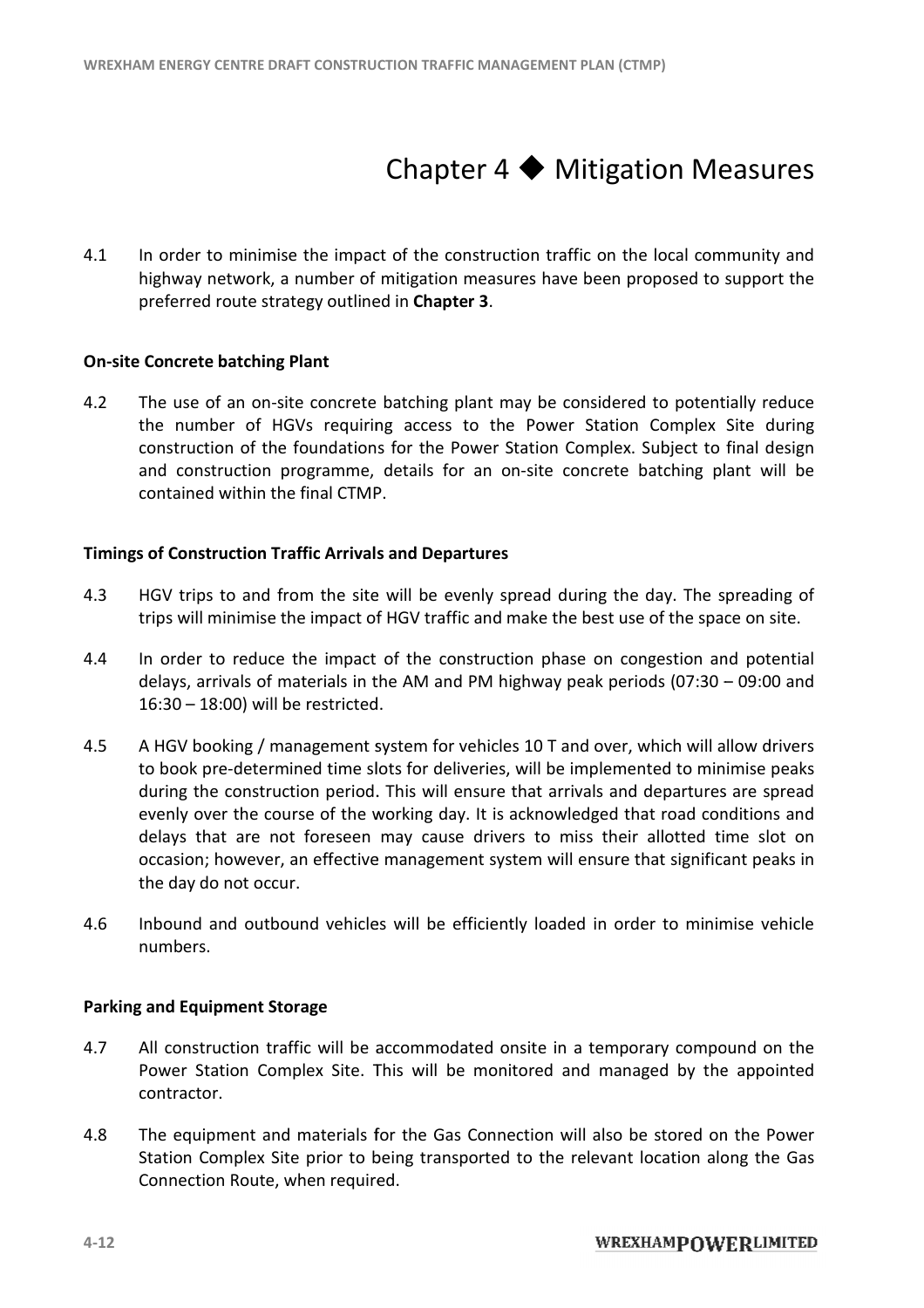### **Site Access Design**

4.9 The CTMP will contain details of the Power Station Complex Site layout showing access points, welfare facilities, site storage, site boundaries, wheel and vehicle wash facilities points, welfare facilities, site storage, site boundaries, wheel and vehicle wash facilities<br>and temporary signage. Swept path analysis to demonstrate how abnormal loads will safely access the Power Station Complex Site will also be included.

### **Site Access Signage**

4.10 Temporary signage will be installed to warn motorists of vehicles entering and exiting the Power Station Complex Site and at the relevant access points from the c Power Station construction routes for the Gas Connection to alert the construction traffic vehicles to the appropriate access points. The exact location of these signs will be approved by the Local Highway routes for the Gas Connection to alert the construction traffic vehicles to the appropriate<br>access points. The exact location of these signs will be approved by the Local Highway<br>Authority and documented in the CTMP. The t will require appropriate signage and temporary traffic management while they are in use.

### **Community Liaison Manager**

4.11 A Community Liaison Manager will be made available to members of the public during the construction stage of the Scheme to report any issues or concerns. This will allow a communication channel between the community and the appointed contractor to provide information about forthcoming works and for the community to report noncompliance with agreed construction access routes as well as incidents of inappropriate driving. A 24hr contact number will be provided.

### **Cleaning of Vehicles Prior to Leaving Leaving the Power Station Complex Site**

- 4.12 A wheel wash facility will be provided for all construction vehicles leaving the Power Station Complex Site. This will help minimise the level of dust and dirt being transferred onto the public highway. Station Complex Site. This will help minimise the level of dust and dirt being transferred<br>onto the public highway.<br>4.13 The Power Station Complex Site entrance and adjacent public highway will be monitored
- and cleaned if required.

### **Enclose Vehicles Containing Dusty Mat Materials**

4.14 Vehicles carrying dusty materials arriving at or leaving the site are to be covered.

### **Construction Traffic Parking**

4.14 Vehicles carrying dusty materials arriving at or leaving the site are to be covered.<br> **Construction Traffic Parking**<br>
4.15 To avoid any disruption caused by parked vehicles relating to the construction of the Scheme, all construction plant and vehicles will be parked on the Power Station Complex Site.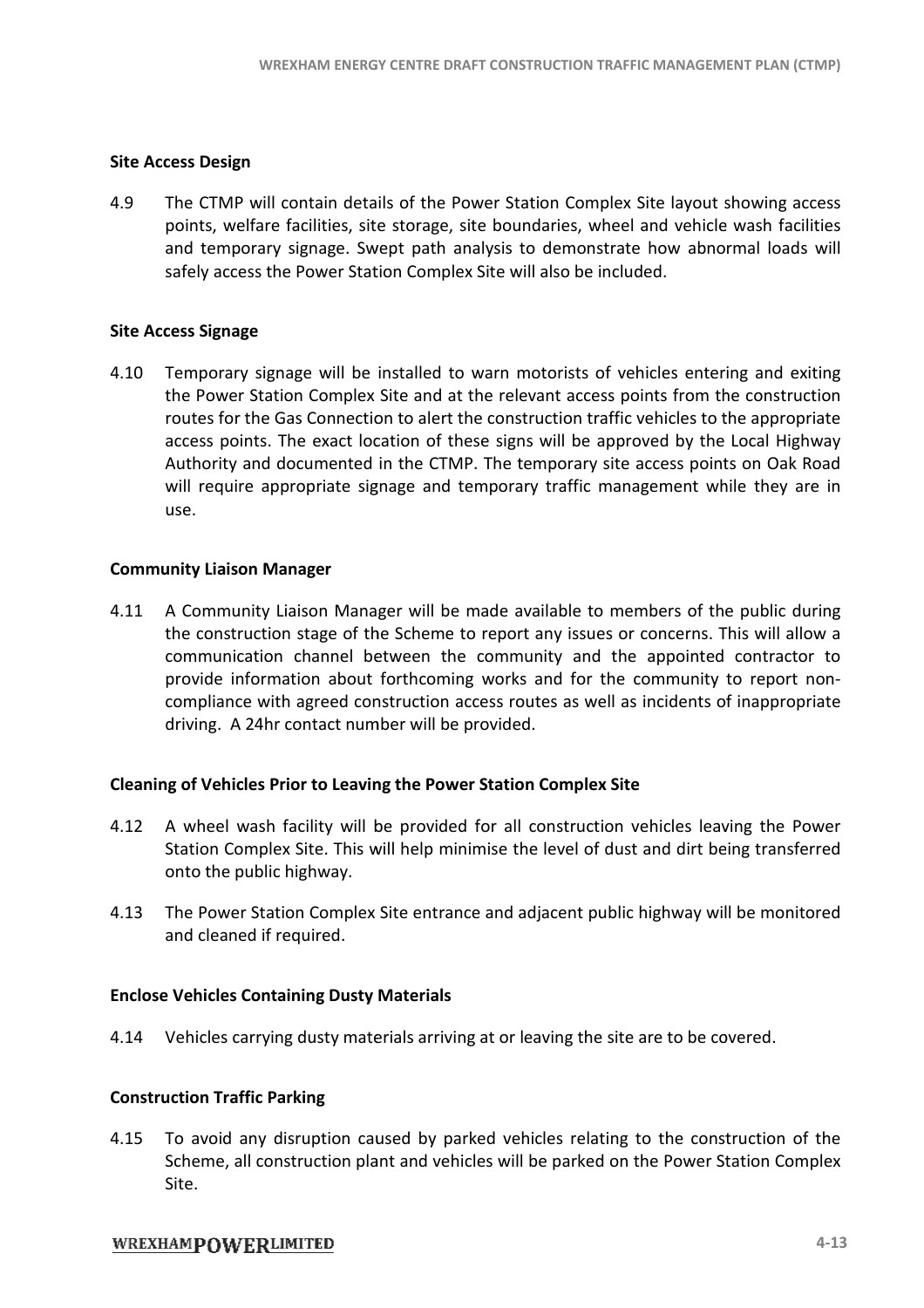### **Abnormal Load Deliveries**

4.16 Deliveries involving abnormal loads will be notified to the relevant highway by the appointed contractor in accordance with the CTMP. These will be identified in advance to allow liaison with relevant parties. Vehicle escorts will be used where required. . These will be identified in<br>escorts will be used where<br><br>access for abnormal load<br>uthority, and detailed in the

#### **Temporary Road Closures**

4.17 There may need to be temporary road closures to allow access for abnormal load vehicles. All closures will be agreed with the local highway authority, and detailed in the CTMP.

### **Construction Travel Plan**

4.18 A Construction Travel Plan (CTP) will be produced by the appointed contractor and A Construction Travel Plan (CTP) will be produced by the appointed contractor and<br>implemented throughout the construction phase of the Scheme. The CTP will aim to further reduce the impact of construction traffic, particularly construction workers trips, by providing measures and strategies to alter travel behaviour. Noting abnormal loads will be notified to the relevant highway authorities<br>Inted contractor in accordance with the CTMP. These will be identified in<br>allow liaison with relevant parties. Vehicle escorts will be used where<br>p